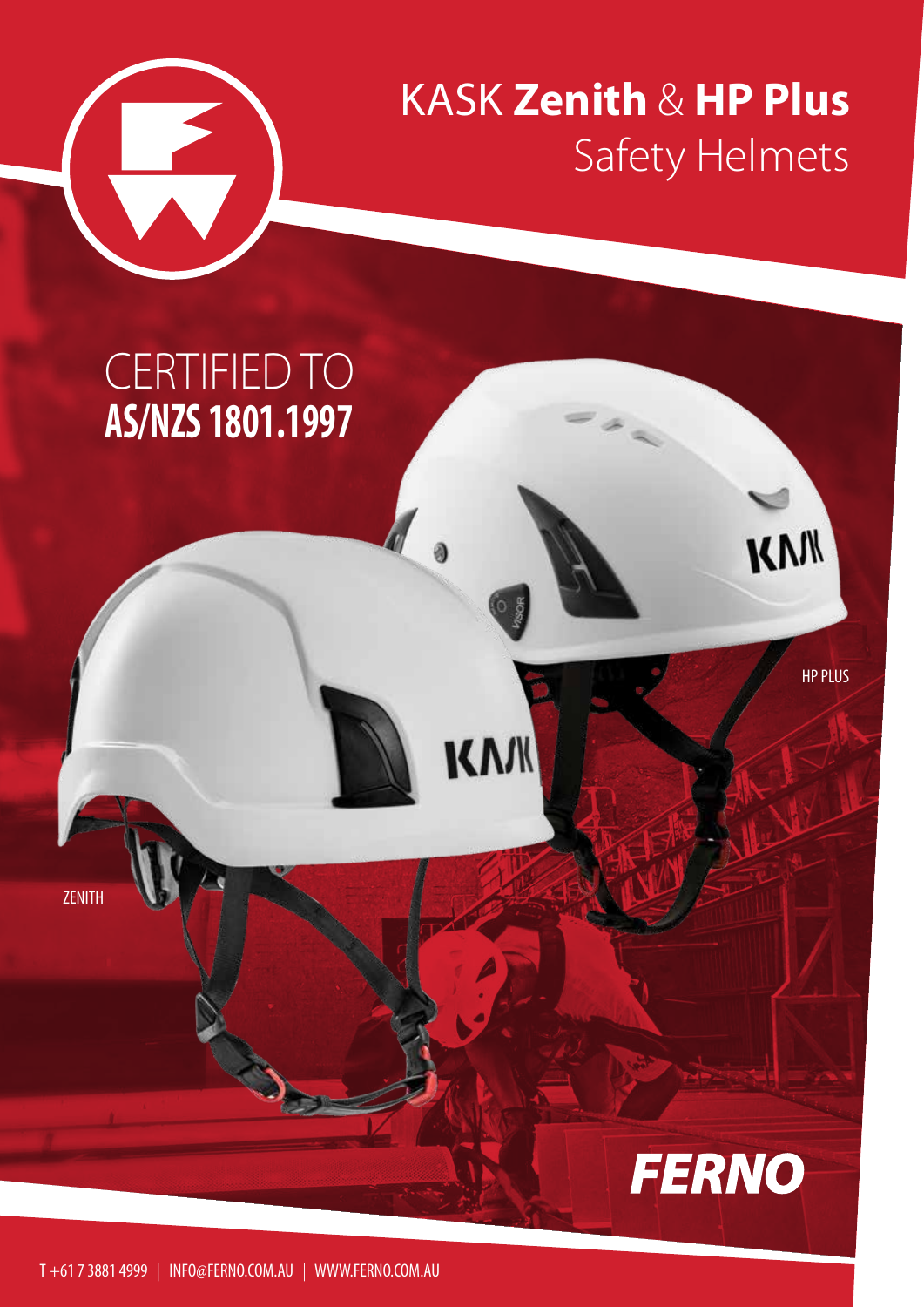## Zenith

The newly available KASK Zenith safety helmet has been specifically engineered for industrial applications and includes many features to provide the highest protection standards, comfort and versatility.

Designed with a closed ABS external shell, the Zenith protects against electrical hazards to 1000V DC/1500V AC and incorporates improved features to enhance wearer comfort and safety.

The Zenith is certified to Australian Standards AS/NZS 1801.1997 Occupational Protective Helmets.



| <b>CODE</b>            | MODEL               | <b>COLOUR</b> | <b>HEAD SIZE</b> | WEIGHT |
|------------------------|---------------------|---------------|------------------|--------|
| <b>VKA WHE 34,201</b>  | Zenith              | White         | 53 - 63 cm       | 510q   |
| <b>VKA WHE 34.202</b>  | Zenith              | Yellow        | 53 - 63 cm       | 510q   |
| <b>VKA WHF 34.203</b>  | Zenith              | Orange        | 53 - 63 cm       | 510q   |
| <b>VKA WHF 34.204</b>  | Zenith              | Red           | 53 - 63 cm       | 510q   |
| <b>VKA WHE 34,208</b>  | Zenith              | Dark Blue     | $53 - 63$ cm     | 510q   |
| <b>VKA WHF 34.210</b>  | Zenith              | Black         | 53 - 63 cm       | 510 g  |
| <b>VKA WHE0035.201</b> | 7enith HI VI7       | White         | 53 - 63 cm       | 510 g  |
| VKA WHE00035.221       | <b>Zenith HIVIZ</b> | Fluo Yellow   | 53 - 63 cm       | 510q   |
| VKA WVI00007.015       | Half Visor          | Clear         |                  | 80q    |
| VKA WVI00007.009       | <b>Half Visor</b>   | Smoke         |                  | 80q    |
| VKA WVI00007.055       | Half Visor          | Mirror        |                  | 80 g   |

| CODE                | <b>MODEL</b>                                       | <b>COLOUR</b> | WEIGHT |
|---------------------|----------------------------------------------------|---------------|--------|
| VKA WVI00008.015    | <b>Full Face Visor</b>                             | Clear         | 120q   |
| VKA WVI00008.009    | <b>Full Face Visor</b>                             | Smoke         | 120q   |
| <b>VKA WVI00009</b> | <b>Full Face Visor Metal Mesh</b>                  | Black         | 100 g  |
| VKA WVI00010        | <b>Full Face Visor Plastic Mesh</b>                | Black         | 75 g   |
| VKA WAC00009        | <b>Visor Adaptor</b>                               |               |        |
| VKA WAC00010        | <b>Full Face Visor Carrier</b>                     |               |        |
| VKA WVI00011        | <b>Full Face Peak</b>                              |               |        |
| <b>VKA RBZ2CA</b>   | Class 5 Ear Muffs (complies with AS/NZS 1270:2002) |               |        |
| VKA WAC00014        | Zenith Reflective Sticker Set                      |               |        |
| VKA WAC00013        | Zenith Neck Shade (Grey)                           |               |        |
|                     |                                                    |               |        |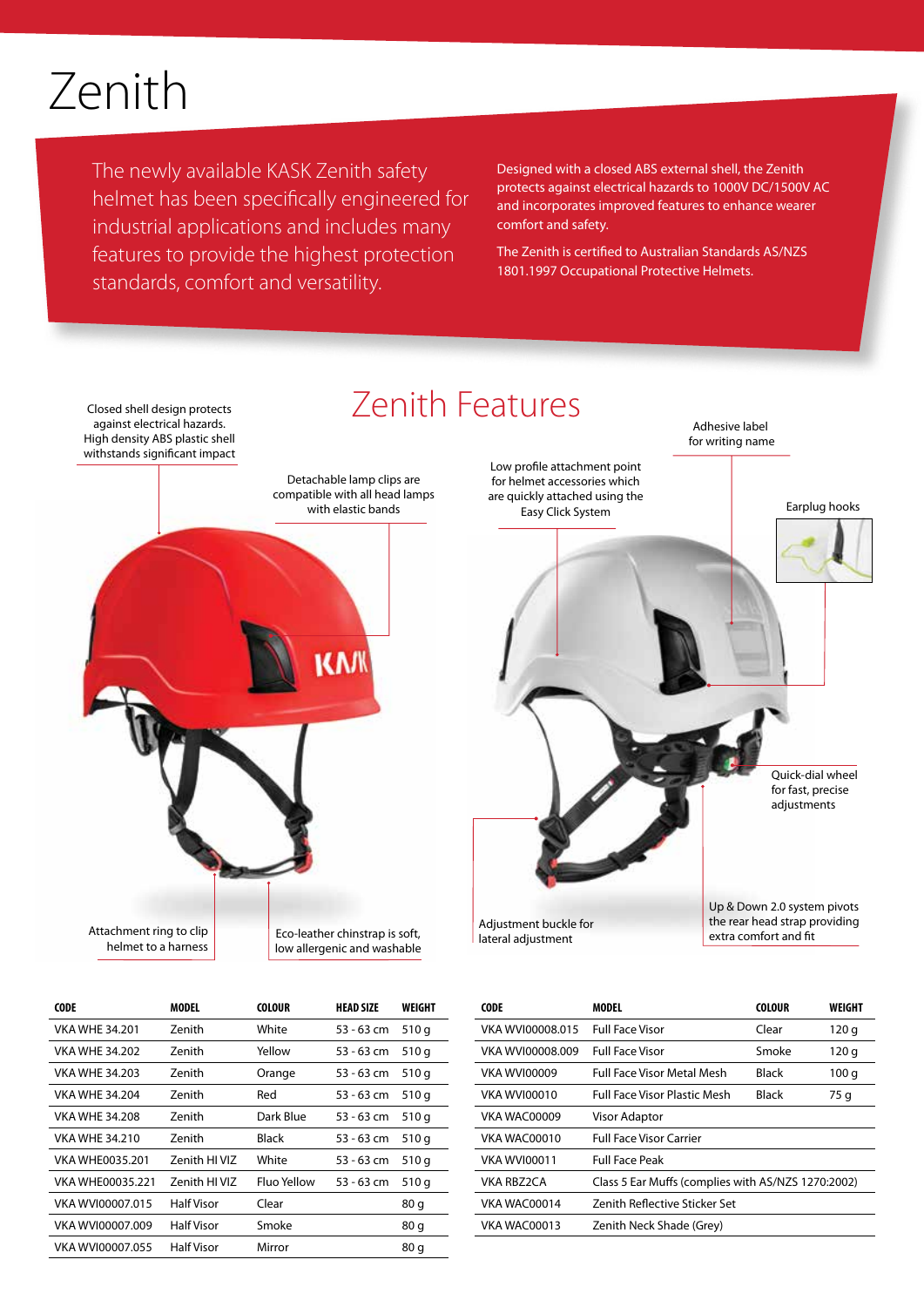

For compact storage, the internal shell and strap system is designed so helmets can nest on top of each other.

Fast3Dry high-tech 3D fabric that dries quickly and wicks moisture away from the head

Thick layer of HD Polystyrene provides all-round impact protection plus insulation from over head heat sources. Configured for maximum coolness and ventilation



Removable and washable front pad

> Inner padding is treated with Sanitized® technology that acts as an internal deodorant and effectively prevents bacterial growth

Zenith's four-point chin strap and suspension system allows for precise adjustment of the helmet's width, height and tilt to fit all head sizes

#### Zenith Accessories



NOTE: All Zen visors require the visor adaptor which is sold separately. Zen Full Face visors require the visor adaptor plus full face visor carrier which are sold separately.